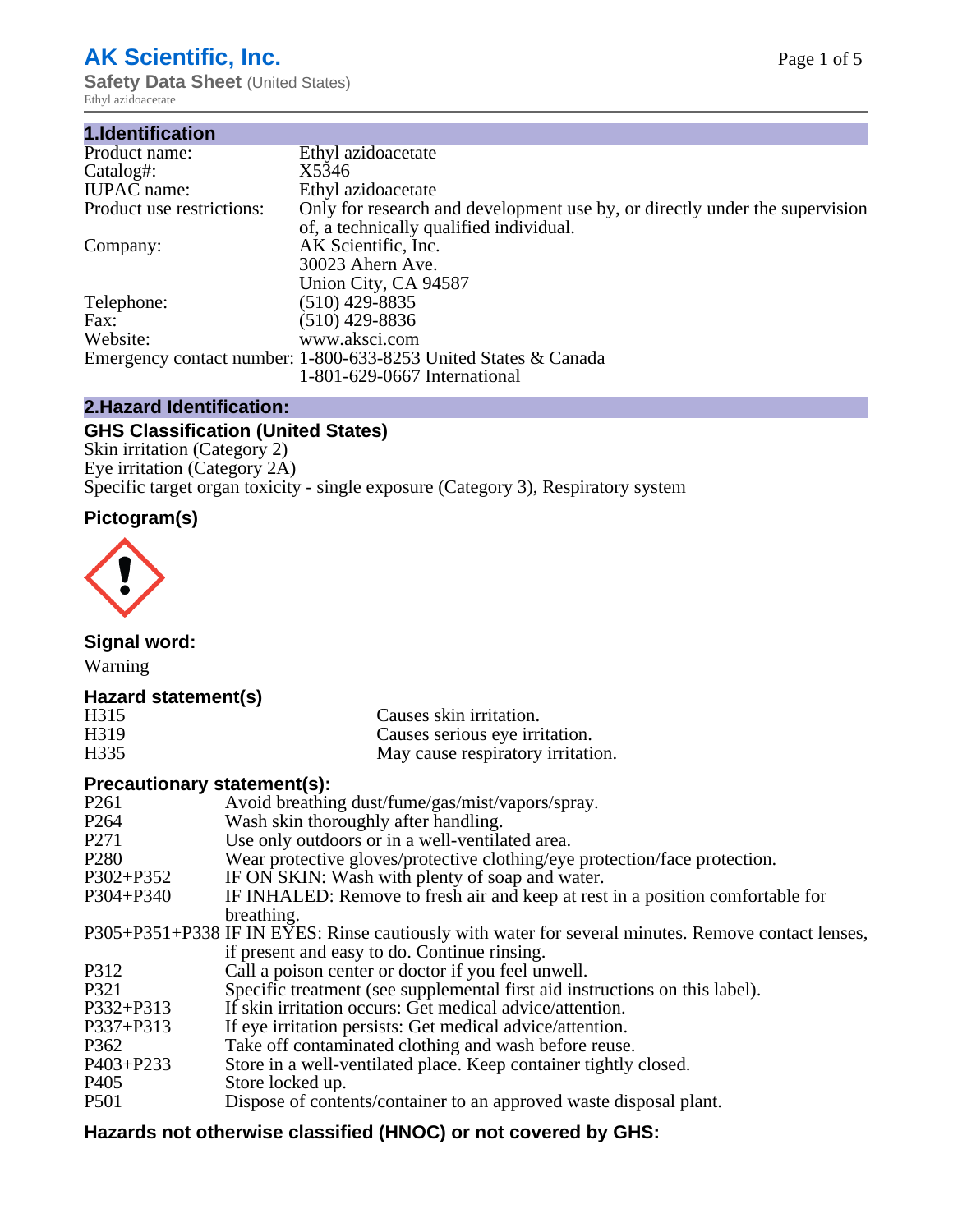#### None

#### **3.Composition/Information on Ingredients**

| Synonyms: | Azidoacetic Acid Ethyl Ester |
|-----------|------------------------------|
| $CAS#$ :  | 637-81-0                     |
| Purity:   | 95% (GC)                     |
| EC:       | $211 - 301 - 3$              |
|           |                              |

#### **4. First Aid Measures**

**General Information:** Immediately remove any clothing contaminated by the product. Move out of dangerous area. Consult a physician and show this safety data sheet.

**Inhalation:** Move person to fresh air. If not breathing, give artificial respiration. If breathing is difficult, give oxygen. Obtain medical aid.

**Skin contact:** Immediately flush skin with running water for at least 15 minutes while removing contaminated clothing and shoes. Wash clothing before reuse. Obtain medical aid immediately. **Eye contact:** Immediately flush open eyes with running water for at least 15 minutes. Obtain medical aid immediately.

**Ingestion:** Do NOT induce vomiting without medical advice. Rinse mouth with water. Never administer anything by mouth to an unconscious person. Obtain medical aid immediately.

**Most important symptoms and effects, both acute and delayed:** No further information available. Please see sections 2 and 11.

**Indication of any immediate medical attention and special treatment needed:** No further information available.

#### **5. Fire Fighting Measures**

**Suitable extinguishing media:** Use water spray, dry chemical, carbon dioxide, or chemical foam. **Specific hazards arising from the chemical:** Carbon oxides, Nitrogen oxides.

**Advice for firefighters:** As in any fire, wear a NIOSH-approved or equivalent, pressure-demand, self-contained breathing apparatus and full protective gear. During a fire, irritating and highly toxic gases may be generated by thermal decomposition or combustion.

#### **6. Accidental Release Measures**

**Personal precautions, protective equipment and emergency procedures:** Wear protective equipment and keep unprotected personnel away. Ensure adequate ventilation. Remove all sources of ignition. Prevent further leak or spill if safe to do so. For personal protective equipment, please refer to section 8.

**Environmental precautions:** Do not let product enter drains, other waterways, or soil.

**Methods and materials for containment and cleaning up:** Prevent further leak or spill if safe to do so. Vacuum, sweep up, or absorb with inert material and place into a suitable disposal container. Consult local regulations for disposal. See section 13 for further disposal information.

#### **7. Handling and Storage**

**Precautions for safe handling:** Avoid contact with skin, eyes, and personal clothing. Wash hands thoroughly after handling. Avoid breathing fumes. Use only with adequate ventilation. Wear suitable protective clothing, gloves, and eye/face protection. Keep away from sources of ignition. Minimize dust generation and accumulation. Keep container tightly closed. Open and handle container with care. Do not eat, drink, or smoke while handling.

**Conditions for safe storage, including any incompatibilities:** Store in a tightly-closed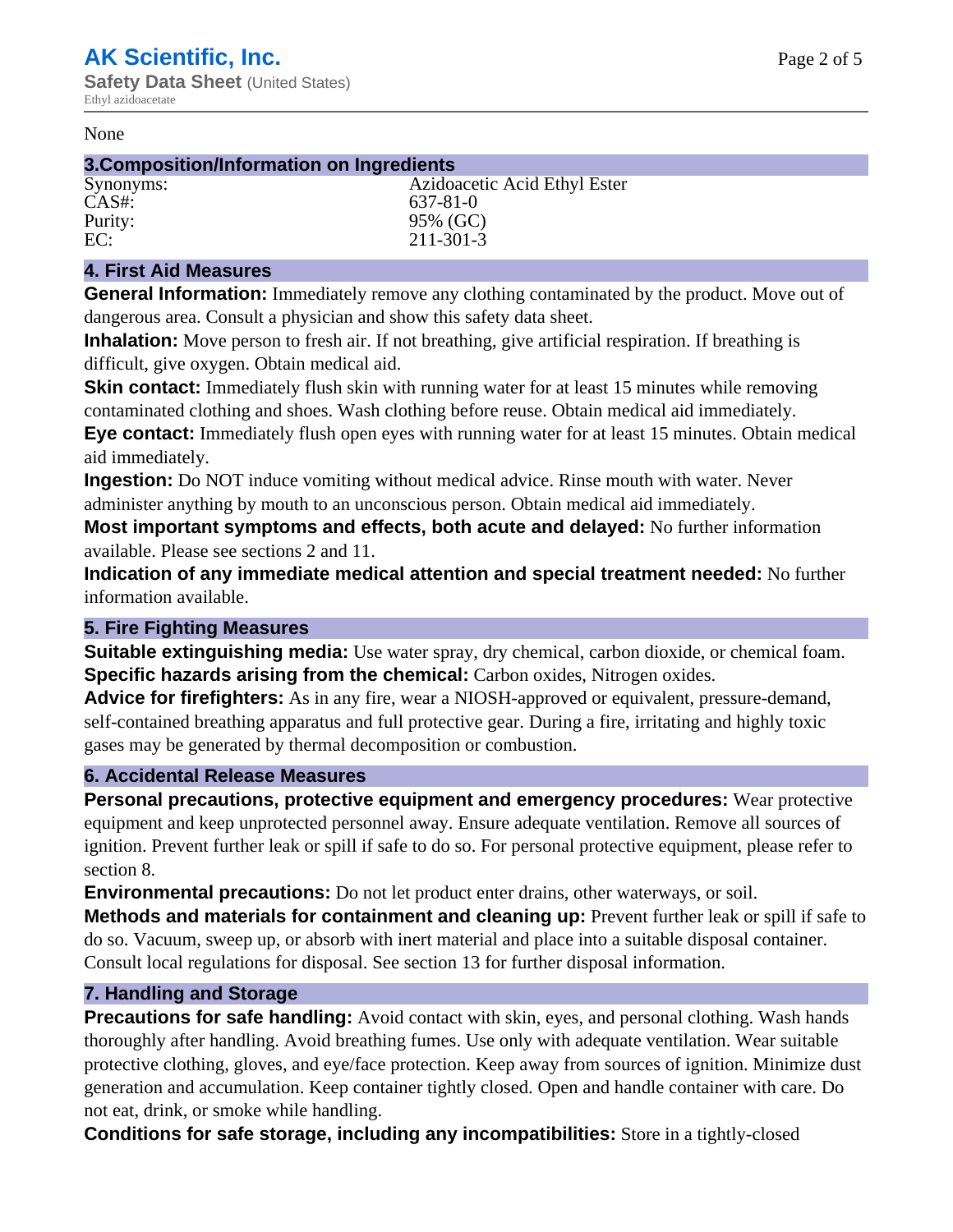container when not in use. Store in a cool, dry, well-ventilated area away from incompatible substances. Keep away from sources of ignition. ,Store long-term at 2-8°C.

#### **8. Exposure Controls/Personal Protection**

#### **Exposure limits:**

| $OSHA$ PEL:       | Not available. |
|-------------------|----------------|
| NIOSH REL:        | Not available. |
| <b>ACGIH TLV:</b> | Not available. |

**Appropriate engineering controls:** Avoid contact with skin, eyes, and clothing. Wash hands before breaks and immediately after handling the product. Facilities storing or utilizing this material should be equipped with an eyewash fountain. Use adequate general and local exhaust ventilation to keep airborne concentrations low.

#### **Personal protection**

| Eyes:        | Based on an evaluation of the eye or face hazards present, wear chemical splash-resistant<br>safety glasses or goggles with side protection. A face shield may be appropriate in some                                                                                                                                                                                                           |
|--------------|-------------------------------------------------------------------------------------------------------------------------------------------------------------------------------------------------------------------------------------------------------------------------------------------------------------------------------------------------------------------------------------------------|
|              | workplaces. Use eyewear tested and approved under appropriate government standards<br>such as OSHA 29 CFR 1910.133 or EU EN166.                                                                                                                                                                                                                                                                 |
| Hands:       | Wear gloves selected based on an evaluation of the possible hazards to hands and skin,                                                                                                                                                                                                                                                                                                          |
|              | the duration of use, the physical conditions of the workplace, and the chemical resistance<br>and physical properties of the glove material.                                                                                                                                                                                                                                                    |
|              | Skin and body: Protective clothing must be selected based on the hazards present in the workplace, the<br>physical environment, the duration of exposure, and other factors. No fabric can provide<br>protection against all potential hazards; therefore it is important to select the appropriate<br>protective clothing for each specific hazard. At the minimum, wear a laboratory coat and |
|              | close-toed footwear.                                                                                                                                                                                                                                                                                                                                                                            |
| Respiratory: | Respirators are not a substitute for accepted engineering control measures such as<br>enclosure or confinement of the operation, general and local ventilation, and substitution<br>of less toxic materials. When respiratory personal protective equipment is appropriate<br>based on an assessment of respiratory hazards in the workplace, use a NIOSH- or<br>CEN-certified respirator.      |

| 9. Physical and Chemical Properties |                                                        |  |
|-------------------------------------|--------------------------------------------------------|--|
| <b>Physical State:</b>              | Colorless to Light yellow to Light orange clear liquid |  |
| Molecular Formula:                  | C4H7N3O2                                               |  |
| Molecular Weight:                   | 129.12                                                 |  |
| Odor:                               | Not available.                                         |  |
| pH:                                 | Not available.                                         |  |
| <b>Boiling Point Range:</b>         | 164 °C                                                 |  |
| Freezing/Melting Point:             | Not available.                                         |  |
| <b>Flash Point:</b>                 | Not available.                                         |  |
| <b>Evaporation Rate:</b>            | Not available.                                         |  |
| Flammability(solid,gas):            | Please see section 2.                                  |  |
| <b>Explosive limits:</b>            | Not available.                                         |  |
| Vapor Pressure:                     | Not available.                                         |  |
| Vapor Density:                      | Not available.                                         |  |
| Solubility:                         | Not available.                                         |  |
| <b>Relative Density:</b>            | 1.11                                                   |  |
| Refractive Index:                   | 1.43                                                   |  |
| Volatility:                         | Not available.                                         |  |
| <b>Auto-ignition Temperature:</b>   | Not available.                                         |  |
| Decomposition Temperature:          | Not available.                                         |  |
| <b>Partition Coefficient:</b>       | Not available.                                         |  |
|                                     |                                                        |  |

#### **10. Stability and Reactivity**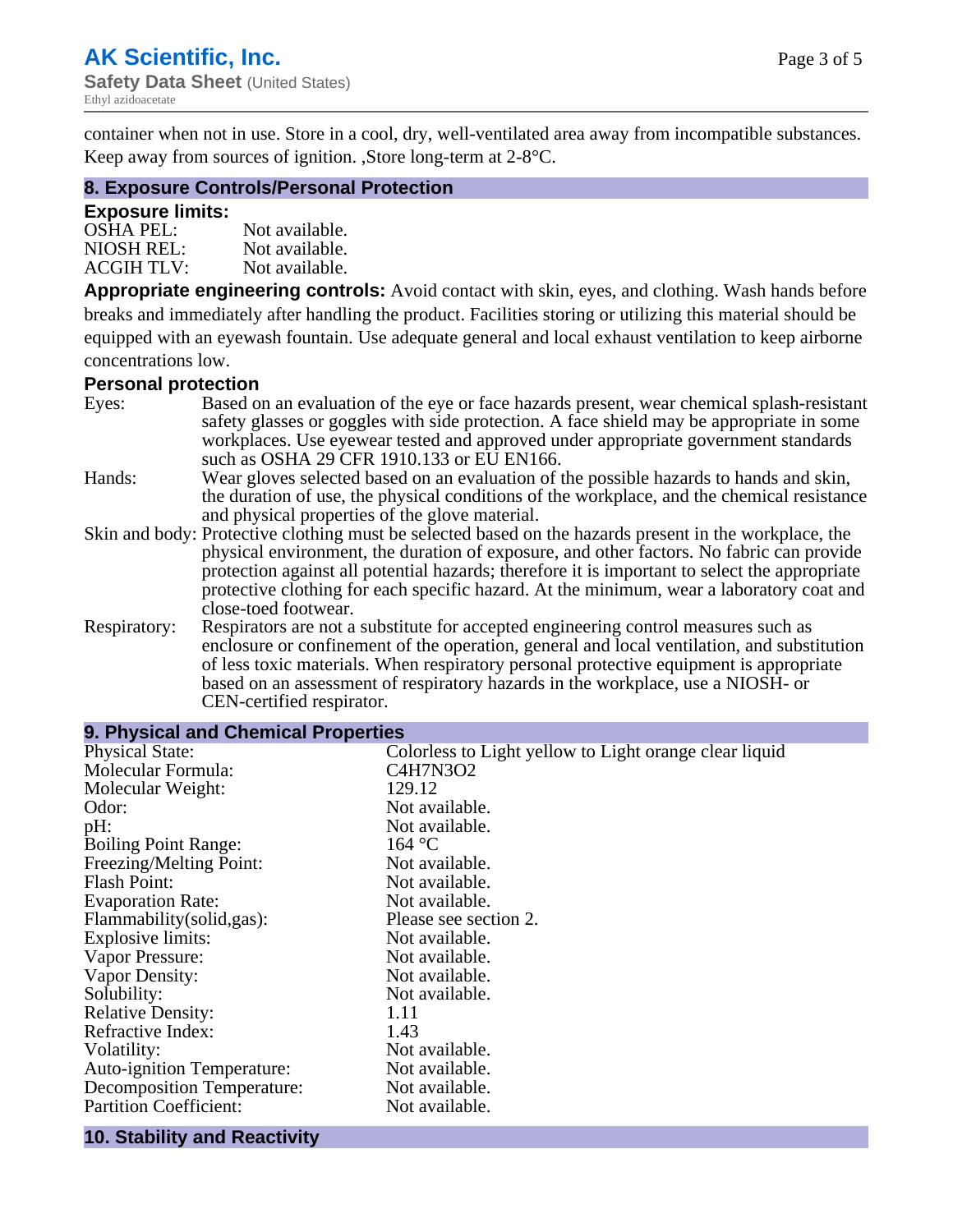| Reactivity:                         | Not available.                                       |
|-------------------------------------|------------------------------------------------------|
| Chemical stability:                 | Stable under recommended temperatures and pressures. |
| Possibility of hazardous reactions: | Not available.                                       |
| Conditions to avoid:                | Dust generation.                                     |
| Incompatible materials:             | Strong oxidizing agents.                             |
| Hazardous decomposition products:   | Carbon oxides, Nitrogen oxides.                      |
|                                     |                                                      |

# **11. Toxicological Information**

| RTECS#                                         | Not available.                                      |
|------------------------------------------------|-----------------------------------------------------|
| Acute toxicity:                                | Not available.                                      |
| Routes of exposure:                            | Inhalation, eye contact, skin contact, ingestion.   |
| Symptoms related to the physical, chemical and | Skin contact may result in inflammation             |
| toxicological characteristics:                 | characterized by itching, scaling, reddening,       |
|                                                | blistering, pain or dryness. Eye contact may result |
|                                                | in redness, pain or severe eye damage. Inhalation   |
|                                                | may cause irritation of the lungs and respiratory   |
|                                                | system. Overexposure may result in serious illness  |

or death.

## **Carcinogenicity**

| IARC: | Not classified.                                                                                       |
|-------|-------------------------------------------------------------------------------------------------------|
| NTP:  | Not listed.                                                                                           |
| OSHA: | Not listed.                                                                                           |
|       | Acute toxic effects: Inflammation of the eye is characterized by redness, watering, and itching. Skin |
|       | inflammation is characterized by itching, scaling, reddening, or, occasionally,                       |
|       | blistering.                                                                                           |

| <b>12. Ecological Information</b> |                |  |
|-----------------------------------|----------------|--|
| Ecotoxicity:                      | Not available. |  |
| Persistence and degradability:    | Not available. |  |
| Bioaccumulative potential:        | Not available. |  |
| Mobility in soil:                 | Not available. |  |
| Other adverse effects:            | Not available. |  |

### **13. Disposal Considerations**

| Disposal of waste: | Chemical waste generators must determine whether a discarded chemical is                                                                                                                                         |
|--------------------|------------------------------------------------------------------------------------------------------------------------------------------------------------------------------------------------------------------|
|                    | classified as hazardous waste. US EPA guidelines for the classification                                                                                                                                          |
|                    | determination are listed in 40 CFR 261.3. Additionally, waste generators must                                                                                                                                    |
|                    | consult state and local hazardous waste regulations to ensure complete and                                                                                                                                       |
|                    | accurate classification. Observe all federal, state and local regulations when                                                                                                                                   |
|                    | disposing of the substance.                                                                                                                                                                                      |
|                    | $\mathbf{D}_{\text{total}}^{t}$ of $\mathbf{f}_{\text{total}}^{t}$ , $\mathbf{f}_{\text{total}}^{t}$ and $\mathbf{f}_{\text{model}}^{t}$ and $\mathbf{f}_{\text{total}}^{t}$ and $\mathbf{f}_{\text{total}}^{t}$ |

Disposal of packaging: Do not reuse containers. Dispose of as unused product.

| <b>14. Transportation Information</b> |                                                |
|---------------------------------------|------------------------------------------------|
| <b>DOT (United States)</b>            |                                                |
| UN number:                            | <b>UN1993</b>                                  |
| Proper shipping name:                 | Flammable liquids, n.o.s. (Ethyl azidoacetate) |
| Transport hazard class:               | 3; Flammable Liquid                            |
| Packing group:                        | Ш                                              |
| <b>IATA</b>                           |                                                |
| <b>UN Number:</b>                     | <b>UN1993</b>                                  |
| Proper shipping name:                 | Flammable liquids, n.o.s. (Ethyl azidoacetate) |
| Transport hazard class:               | 3; Flammable Liquid                            |
| Packing group:                        | Ш                                              |
|                                       |                                                |